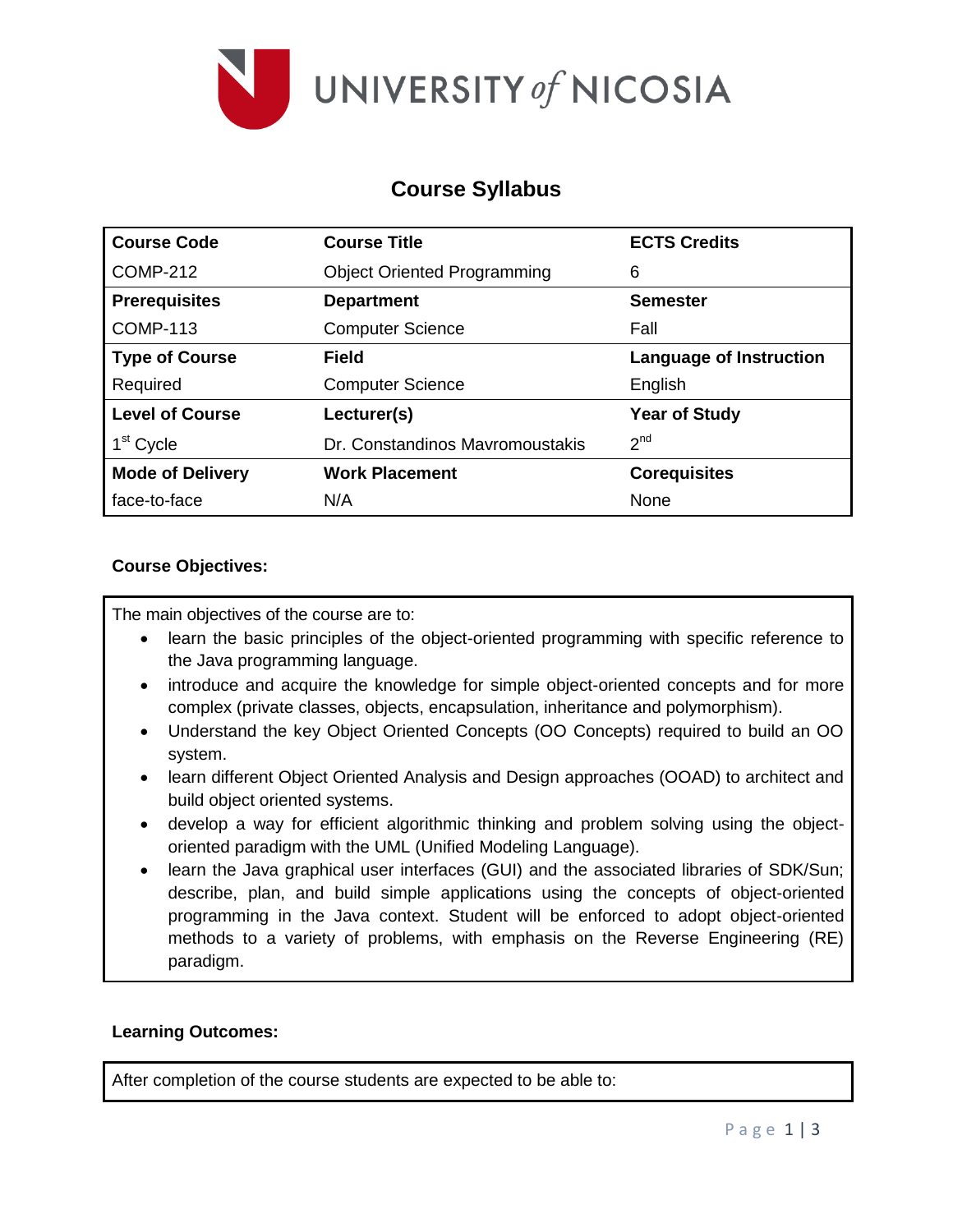

- 1. Analyze problems and find abstract OO solutions.
- 2. Understand basic principles of object-oriented program design/ advanced issues related to writing classes and methods-such as data, visibility, scope, method parameters, object references, and nested classes.
- 3. Exploit object-oriented principles and advanced java language features in the design and implementation of object-oriented programs/ understand the basic ideas behind class hierarchies, polymorphism, and programming to interfaces.
- 4. Explain the capabilities of several java API's and be able to use them appropriately.
- 5. Understand the basic programming concepts and problem solving techniques.
- 6. Understand the object-oriented, windows-based and event driven programming paradigms.
- 7. Produce good Object Oriented designs.
- 8. Implement, test, maintain and refactor small to medium sized applications in Java/ develop API applications consisting of multiple source files.
- 9. Design write and execute programs in Java.
- 10. Have an understanding of the basic concepts of object oriented programming.
- 11. Have a knowledge of the core language of Java-develop (write/debug/correct) working Java source code and programs.
- 12. Learn and use the different views of the UML-learn the reverse engineering procedures using the UML model paradigm.

#### **Course Content:**

- 1. Overview of programming languages/History of Java-Intro to Java applications/Intro to classes and objects/Classes, objects, methods, and variables.
- 2. Declaring classes and instantiating objects/Constructors/Garbage Collection/finalize.
- 3. Inheritance/Interfaces and Abstract Classes and methods/Creating templates and packages.
- 4. Methods/Program modules in Java/ Java API packages /Random numbers/ Method overloading.
- 5. Classes and Objects: A Deeper Look/ Controlling Access to methods/Constructors/Final instance variables/Creating packages/Encapsulation.
- 6. Event-Driven Programming/Exception Handling, IO/Exceptions and Assertions.
- 7. GUI Components/ Simple GUI-Based Input/Output with JOptionPane/ Overview of Swing Components.
- 8. Polymorphism/Java API and Interfaces.
- 9. Exception handling/JException Hierarchy/Declaring New Exception Types.
- 10. Introduction to Java Applets/Applets and HTML/Applet Life-Cycle Methods/Examples
- 11. ArrayList<E> for expandable arrays/ Collections Vector class including Vector, Stack, and